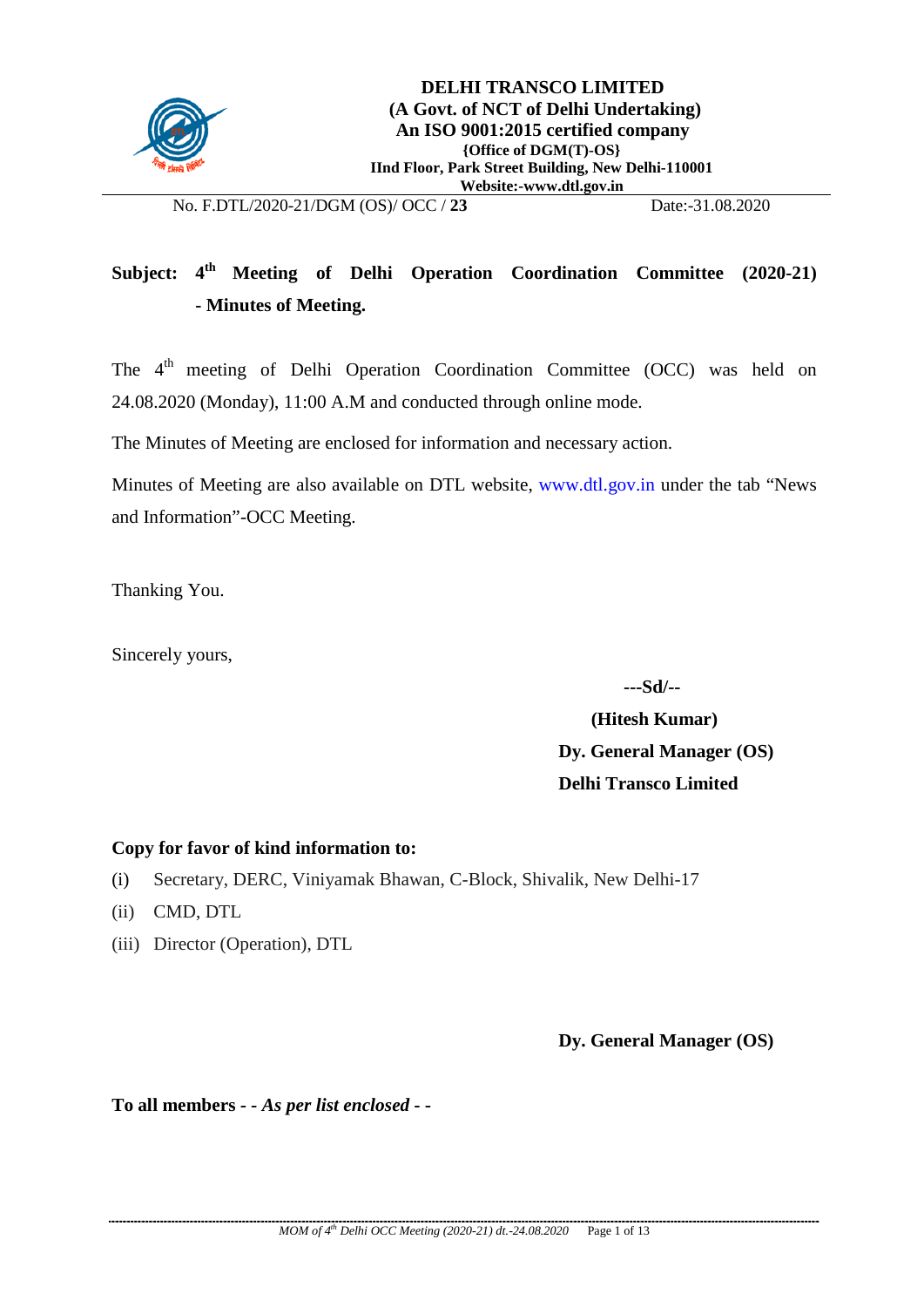# **4th Meeting of Delhi Operation Coordination Committee (2020-21)- Minutes of Meeting**

### **Distribution List:**

### **Dy. General Manager (OS)**

| <b>DTL</b>                | General Manager (O&M)-I, Chairman OCC |
|---------------------------|---------------------------------------|
|                           | General Manager (O&M)-II              |
|                           | General Manager (P&M, DM&S)           |
|                           | General Manager (Planning)            |
|                           | DGM (O&M) - North, East, West, South  |
|                           | DGM(M/P)                              |
|                           | $DGM$ (Plg.)                          |
| <b>SLDC</b>               | General Manager (SLDC)                |
|                           | DGM (SO)                              |
| <b>TPDDL</b>              | HOD (PSC &AM), Sr. Manager (PSC)      |
| <b>BRPL</b>               | AVP (SO)                              |
| <b>BYPL</b>               | AVP(SO)                               |
| <b>NDMC</b>               | Superintending Engineer               |
| <b>IPGCL</b>              | AGM (T) Opr. GTPS                     |
| <b>PPCL</b>               | AGM (T) Opr.PPS-I                     |
|                           | AGM (T) Opr. PPS-III                  |
| <b>MES</b>                | <b>AEE/M.SLDC Officer</b>             |
| <b>BBMB</b>               | Sr. Executive Engineer, O&M           |
| <b>DMRC</b>               | Addl. GM (Elect.)/ Sr.DGM (Traction)  |
| <b>GMR(DIAL)</b> GM(DIAL) |                                       |
|                           | N. Railways Sr. DEE (TRD)             |
|                           |                                       |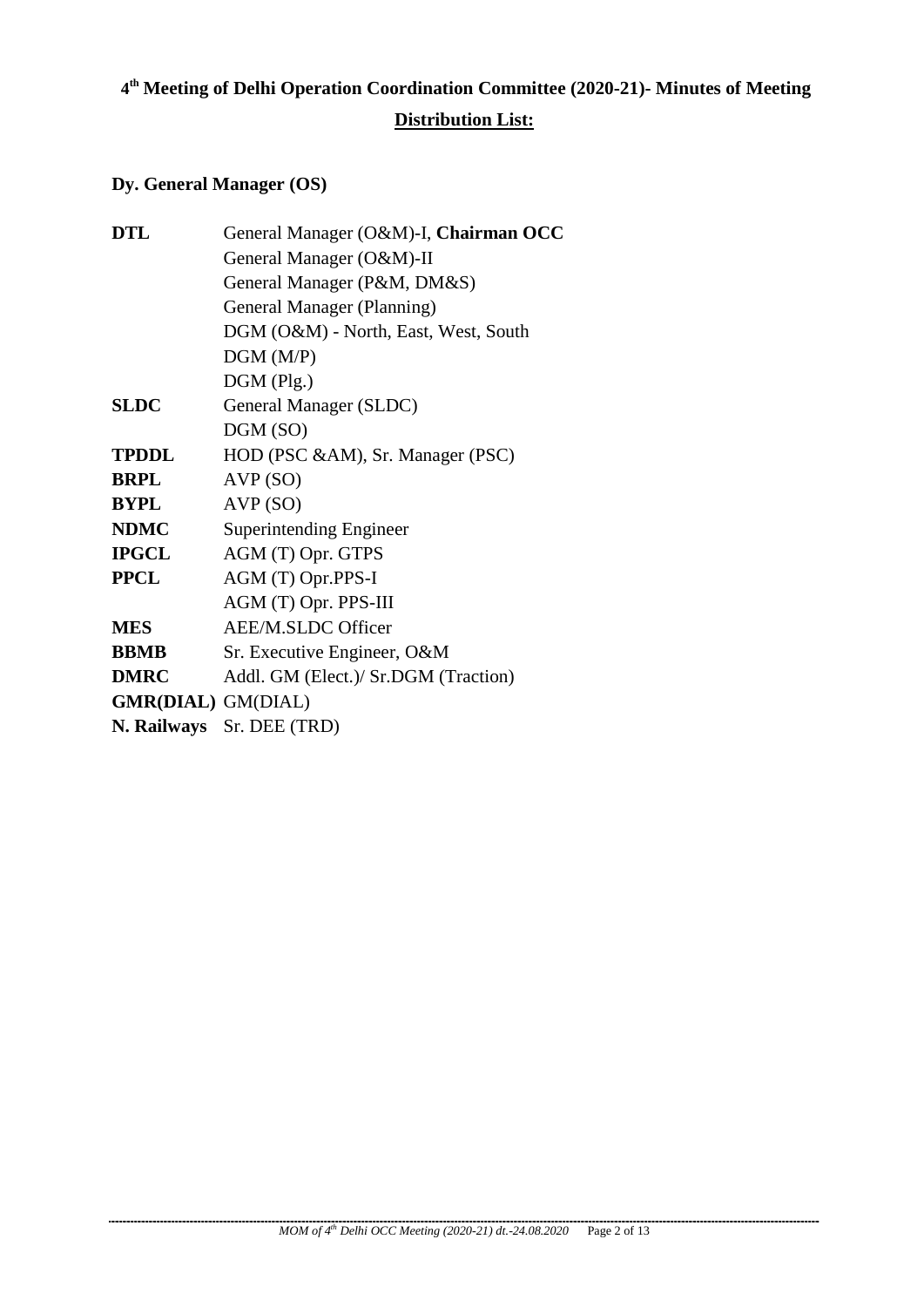| Date:         | 24.08.2020                                                          |
|---------------|---------------------------------------------------------------------|
| Time:         | 11:00 AM                                                            |
| <b>Venue:</b> | <b>Online Via Video conferencing</b>                                |
|               | O/o-GM(O&M)-I, Delhi Transco Ltd., 220 kV Sub-Stn Park Street, Opp. |
|               | Talkatora Stadium, Near R.M.L. Hospital, New Delhi-110001           |

Chairman, OCC welcomed the members and commended on the efforts to maintain uninterrupted power supply in Delhi network in monsoon season despite the ongoing Covid-19 pandemic. Further, he requested all members to continue their efforts for smooth operation of the Generation, Transmission & Distribution system. He also added that lean load period has started and all efforts should be made for carrying out the maintenance activities as per preventive maintenance schedule or up-gradation of equipments as per requirements.

#### • **Review of Grid operations of July-2020**

In comparison with July-2019 power demand, there was negative variation in the peak demand 6310MW (-11.45%) in July-2020 & total energy consumption in month of July-2020 is 3317.137MUs (-11.99%) for Delhi System. This variation is largely due to restrictions imposed in the state to contain COVID-19 pandemic.

#### • **Planning of Grid operation for September-2020**

SLDC Delhi informed that, anticipated peak demand for September 2020 is 5800MW and expected availability is 6870 MW (Surplus +1070 MW). Anticipated maximum energy requirement for a day is 107MUs and expected availability is 155MUs (Surplus +48MUs).

----------------------------------------------------------------------------------------------------------------

**List of participants is enclosed as Annexure-I.**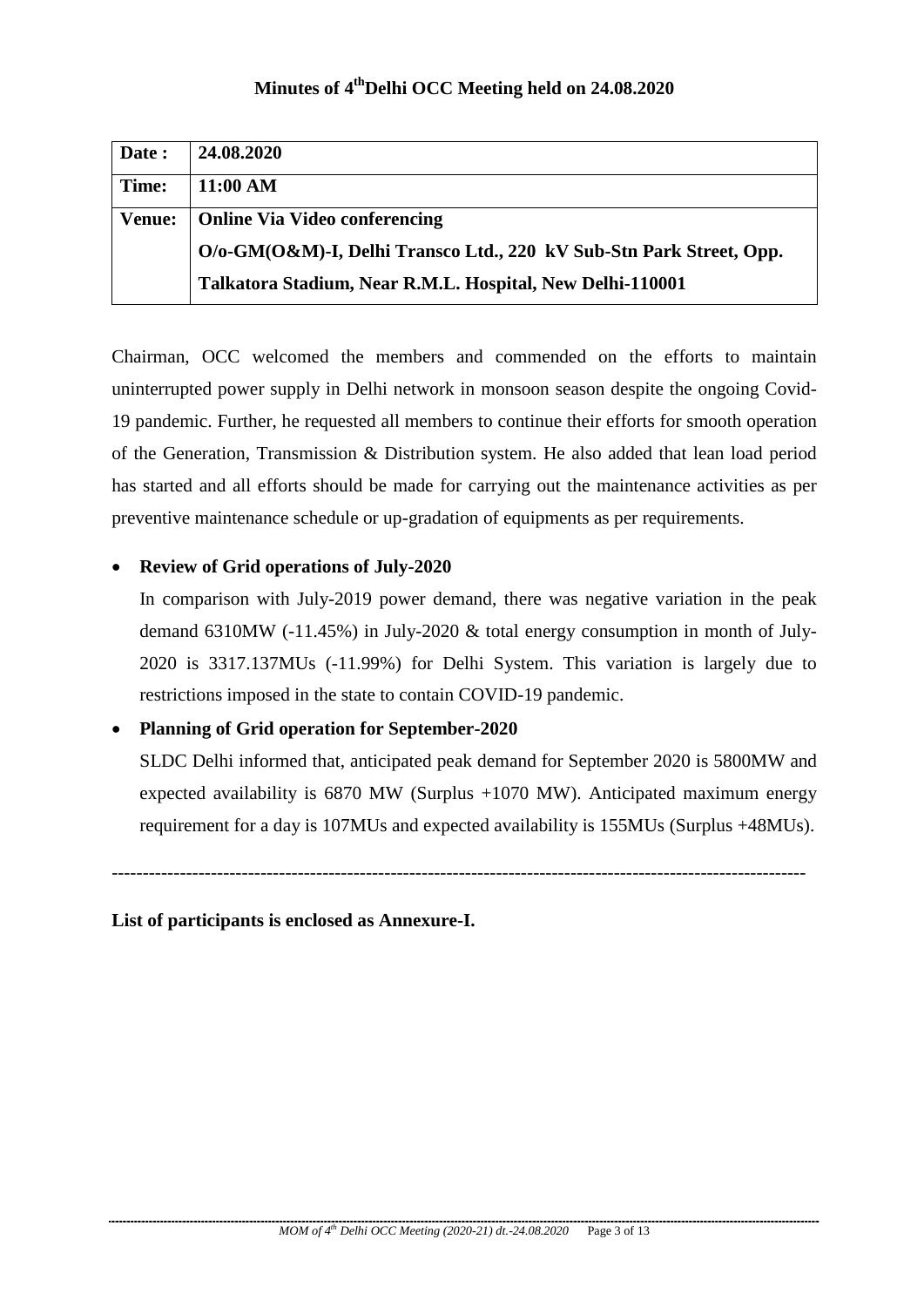### **1. Confirmation of minutes of 3rd Delhi OCC meeting (2020-21) held on dated 24.07.2020.**

The 3rd Delhi OCC meeting (2020-21) was held on 24.07.2020 through video conferencing in accordance with the agenda circulated vide letter dt: 22.07.2020. Minutes of the aforesaid OCC meeting were issued on 30.07.2020 and same was also uploaded on DTL website.

Following comments were received:-

#### **(i) Agenda point, 4.3: List of Delhi feeders for Demand regulation by NRLDC.**

#### **As per MOM:-**

Till date following feeders are in records of NRLDC for physical regulation of supply in Delhi:

| S.No.            | <b>Transmission elements to be</b>                              | <b>Power supply</b> | Approx.            | <b>Remarks</b>                            |
|------------------|-----------------------------------------------------------------|---------------------|--------------------|-------------------------------------------|
|                  | opened                                                          | interruption in     | <b>Relief</b> (MW) |                                           |
| 1.               | 220 kVMundka-Peeragarhi<br>Ckt 1 & Ckt.2                        | Peeragarhi          | 150-300            | Peeragarhi<br>caters load of<br>Wazirpur. |
| $\overline{2}$ . | 220 kV BTPS- OkhlaCkt. 1<br>&Ckt.2                              | Okhla               | 100-150            |                                           |
| 3.               | 33 kV Delhi ckt 1,2,3 & 4<br>feeders from Rohtak road<br>(BBMB) | Rohtak road         | $20 - 30$          |                                           |
| 4.               | 220 kV Maharani Bagh-Lodhi<br>Road D/C                          | Lodhi road          | 250-300            | Reliability of<br>VIP load from           |
| 5                | 220 kV Maharani Bagh -Masjid<br>Moth $D/C$                      | Masjid Moth         |                    | Lodhi road may<br>be affected             |

Some of the feeders are not radial in nature due to change in system configuration. SLDC is of the view to review above feeders for physical regulation.

The list is of 220 kV Radial feeders in DTL system which can also be considered for physical regulation after deliberation in the OCC is as under:-

| S. No. | Name of the element                         | Peak load in<br>2019-20 (MW) |
|--------|---------------------------------------------|------------------------------|
|        | 220 kV BAMNAULI - PAPPANKALAN-II CKT-I      | 136                          |
| 2      | 220 kV BAMNAULI - PAPPANKALAN-II CKT-II     | 138                          |
| 3      | 220 kV BAWANA - ROHINI-II CKT-I             | 85                           |
| 4      | 220 kV BAWANA - ROHINI-II CKT-II            | 83                           |
| 5      | 220 kV GOPALPUR - MANDOLA CKT-I             | 122                          |
| 6      | 220 kV GOPALPUR - MANDOLA CKT-II            | 131                          |
|        | 220 kV GOPALPUR - SUBZI MANDI CKT-I         | 83                           |
| 8      | 220 kV GOPALPUR - SUBZI MANDI CKT-II        | 71                           |
| 9      | 220 kV I.P.- RPH CKT-I                      | 27                           |
| 10     | 220 kV I.P.- RPH CKT-II                     | 27                           |
| 11     | 220 kV MAHARANI BAGH- ELECTRIC LANE CKT-I   | 26                           |
| 12     | 220 kV MAHARANI BAGH - ELECTRIC LANE CKT-II | 39                           |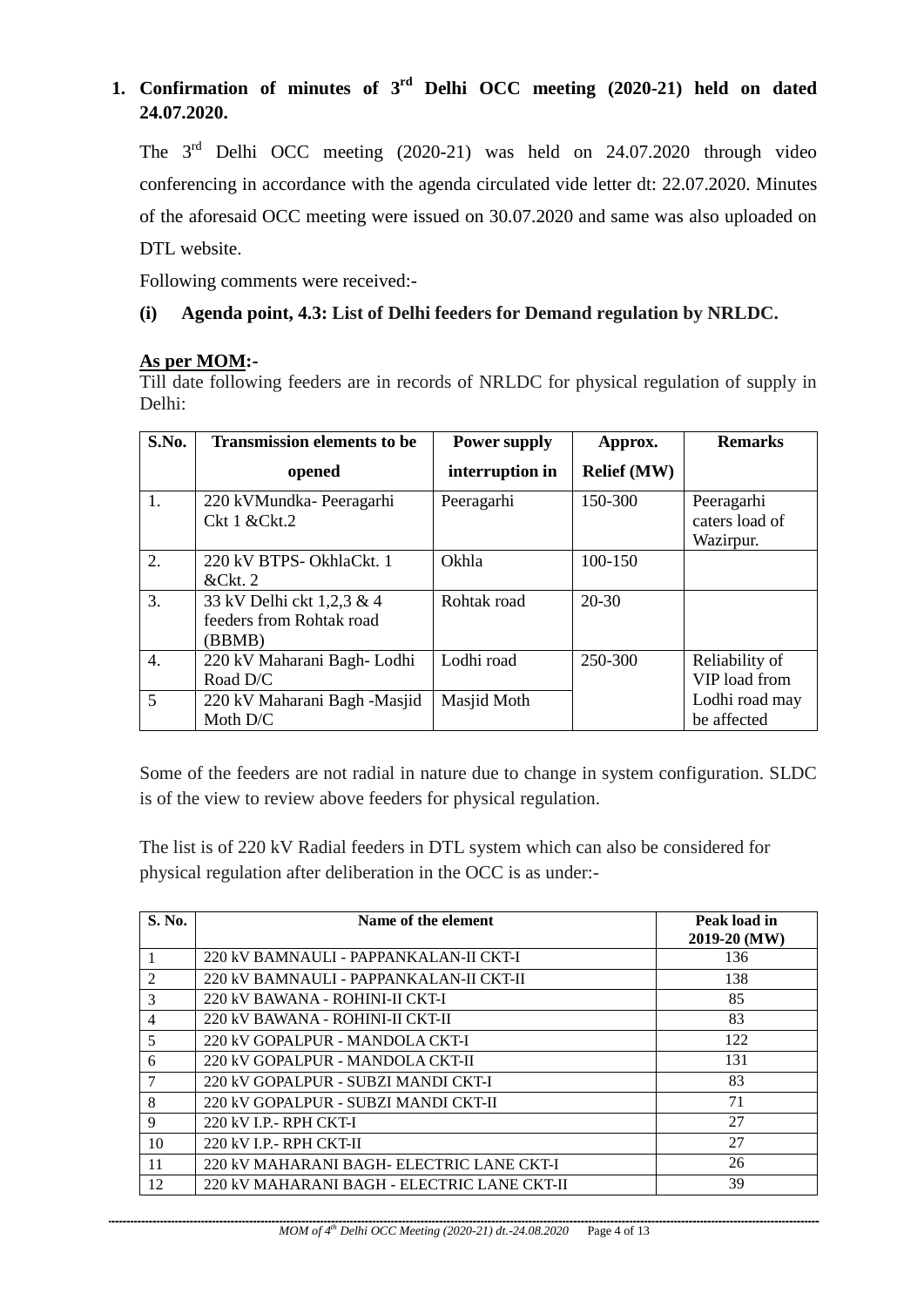| S. No. | Name of the element                       | Peak load in<br>$2019-20$ (MW) |
|--------|-------------------------------------------|--------------------------------|
| 13     | 220 kV MAHARANI BAGH - LODHI ROAD CKT-I   | 72                             |
| 14     | 220 kV MAHARANI BAGH - LODHI ROAD CKT-II  | 102                            |
| 15     | 220 kV MAHARANI BAGH - MASJID MOTH CKT-I  | 82                             |
| 16     | 220 kV MAHARANI BAGH - MASJID MOTH CKT-II | 82                             |
| 17     | 220 kV MEHRAULI - VASANT KUNJ CKT-I       | 123                            |
| 18     | 220 kV MEHRAULI - VASANT KUNJ CKT-II      | 113                            |
| 19     | 220 kV PRAGATI - PARK STREET CKT-I        | 164                            |
| 20     | 220 kV PRAGATI - PARK STREET CKT-II       | 158                            |

All the utilities were requested to give their suggestion/ comments for reviewing the list of feeders for physical regulation.

No comments received from any utilities and OCC agreed for the feeder lists as above in its 3rd meeting.

**SLDC Comment:** No comments received from any utilities, OCC is therefore requested to consider this matter for finalizing the 220 kV circuits for demand regulation by NRLDC before submitting the list to NRPC. Protection Deptt , DTL may also give their comments for finalizing the 220 kV circuits for Demand regulation.

The matter was again deliberated in OCC and considering present network configuration, and deliberation with the DISCOMs , following has been decided:

- **1.** 220 kV Mundka-Peeragarhi Ckt-1 & 2 and 220 kV BTPS-Okhla Ckt-1 & 2 to be removed from the list available with NRLDC for demand regulation as both the aforesaid circuits are not radial in nature.
- **2.** Based on DISCOMS observations and system configurations the revised list has been prepared for submission to NRLDC.

| <b>S. No.</b>  | <b>Transmission elements to be opened</b> | <b>Power supply</b><br>interruption in | <b>Approx. Relief</b><br>(MW) |
|----------------|-------------------------------------------|----------------------------------------|-------------------------------|
| $\mathbf{1}$   | 33 kV Delhi ckt 1,2,3 & 4 feeders from    | <b>Rohtak Road</b>                     | $20 - 30$                     |
|                | Rohtak road (BBMB)                        |                                        |                               |
| $\overline{2}$ | 220 kV Maharani Bagh- Lodhi Road D/C      | Lodhi Road                             | 250-300                       |
| 3              | 220 kV Maharani Bagh -Masjid Moth D/C     | Masjid Moth                            |                               |
| 4              | 220 kV Bamnauli - Pappankalan-II D/C      | Dwarka                                 | 270-280                       |
| 5              | 220 kV Bawana - Rohini-II D/C             | Rohini                                 | 160-170                       |
| 6              | 220 kV Gopalpur - Subzi Mandi D/C         | Subzi Mandi                            | 150-160                       |

**3.** Further OCC advised DMRC to ensure alternative feed for their 66 kV feeders considering the above revised list and inform SLDC accordingly in next OCC meeting.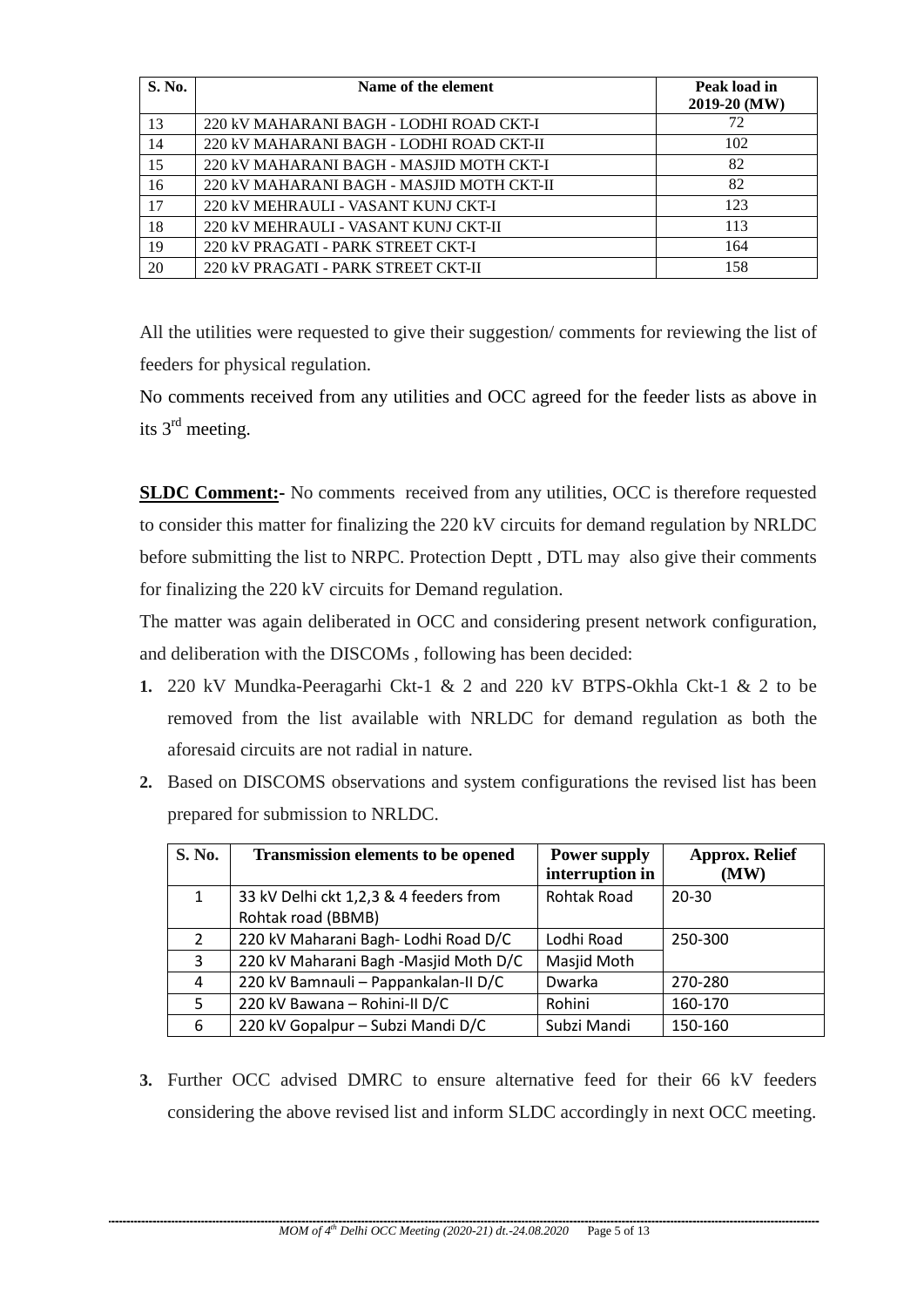#### **(ii) Agenda point, 5.4: Establishment of communication link through FRTU & Routers installation by BRPL.**

In the  $3<sup>rd</sup>$  OCC meeting, BRPL was advised to conduct a separate meeting with DTL to resolve the issue. BRPL commented on MOM that, in meeting itself, South O&M team agreed for some stations and for remaining station of south and west grids OCC required to give directions and allow permissions to BRPL to install FRTU along with IT network setup. Status will be reviewed in OCC meeting till all given stations concurrence.

During deliberation, DGM(O&M)-South/DTL objected that he never agreed as stated by BRPL. He had commented on the MOM of meeting held with Dir.(oprns.)/DTL and BRPL authorities for examining it. Further, BRPL requested to fix the meeting separately with DTL.

OCC advised DTL & BRPL to conduct a separate meeting in the office of GM(O&M-I) Office, Park Street on 02.09.2020 (Wednesday) at 11:00AM to assess the requirement of BRPL.

**Members confirmed the Minutes of 3rd OCC Meeting with above modifications.**

#### **2. Updating of communication details of nominated members of Delhi OCC.**

As per S. No. 2 of MOM of  $3<sup>rd</sup>$  OCC meeting dt:24.07.2020 members/participants were requested to update communication details of nominated representatives.

| S.N            | Name of        | <b>Designation</b> | Name of        | Mobile No. | <b>E-Mail</b>     | <b>Corresponding Office</b> |
|----------------|----------------|--------------------|----------------|------------|-------------------|-----------------------------|
|                | <b>Utility</b> |                    | <b>Officer</b> |            |                   | <b>Address</b>              |
| $\mathbf{1}$   | <b>BYPL</b>    | <b>Vice</b>        | Sh. Jitendra   | 8467887272 | jitendra          | <b>BSES Yamuna Power</b>    |
|                |                | <b>President</b>   | <b>Nalwaya</b> |            | nalwaya/rel/rel   | <b>LTD. Scada Control</b>   |
|                |                |                    |                |            | ianceada@info     | Room, 2nd Floor,            |
|                |                |                    |                |            | comm              | Shankar Road, Delhi -       |
|                |                |                    |                |            |                   | 110060                      |
| $\overline{2}$ | <b>BYPL</b>    | Dy. GM             | Sh. Som Dutt   | 9312782457 | som               | <b>BSES Yamuna Power</b>    |
|                |                |                    | Sharma         |            | dutt/rel/reliance | LTD. Scada Control          |
|                |                |                    |                |            | ada@infocomm      | Room, 2nd Floor,            |
|                |                |                    |                |            |                   | Shankar Road, Delhi -       |
|                |                |                    |                |            |                   | 110060                      |
| $\overline{3}$ | <b>BYPL</b>    | Asst. Vice         | Sh. Sushil     | 9312725633 | sushil k          | <b>BSES Yamuna Power</b>    |
|                |                | President          | Sharma         |            | sharma/rel/relia  | LTD. Scada Control          |
|                |                |                    |                |            | nceada@infoco     | Room, 2nd Floor,            |
|                |                |                    |                |            | mm                | Shankar Road, Delhi -       |
|                |                |                    |                |            |                   | 110060                      |
| $\overline{4}$ | <b>TPDDL</b>   | Addl. GM           | Sh. Lalit      | 9971316492 | lalit.wasan@tat   | 66 KV PP3 Grid S/Stn        |
|                |                |                    | Wasan          |            | apower-           | building Pitampura,         |
|                |                |                    |                |            | ddl.com           | Delhi - 110034              |
| 5              | <b>DMRC</b>    | GM/                | Sh. Subodh     | 9958097178 | subodh dmrc       | <b>DMRC, Metro</b>          |
|                |                | <b>Traction</b>    | <b>Pandey</b>  |            | @yahoo.com        | <b>Bhawan, New Delhi</b>    |
| 6              | <b>DMRC</b>    | Sr.DGM/            | Sh.            | 9717497427 | chandrakant271    | DMRC, Metro Bhawan,         |
|                |                | Traction           | Chandrakant    |            | 170@gmail.com     | New Delhi                   |
|                |                |                    | Shrivas        |            |                   |                             |
| $\tau$         | <b>BRPL</b>    | <b>Vice</b>        | Sh. Salil      | 9350582556 | salil.saxena@re   | <b>BYPL System,</b>         |
|                |                | <b>President</b>   | <b>Saxena</b>  |            | lianceada.com     | <b>SCADA Balaji</b>         |
| 8              | <b>BRPL</b>    | <b>DGM</b>         | Sh. M. Kishore | 8178347059 | miriyala.babu@    | BYPL System, SCADA          |
|                |                |                    | Babu           |            | relianceada.com   | Balaji                      |

As of now BRPL, BYPL, DMRC & TPDDL has updated the relevant details.

**OCC advised NDMC, MES, IPGCL, PPCL & BBMB to update and submit the details in prescribed format to the convener.**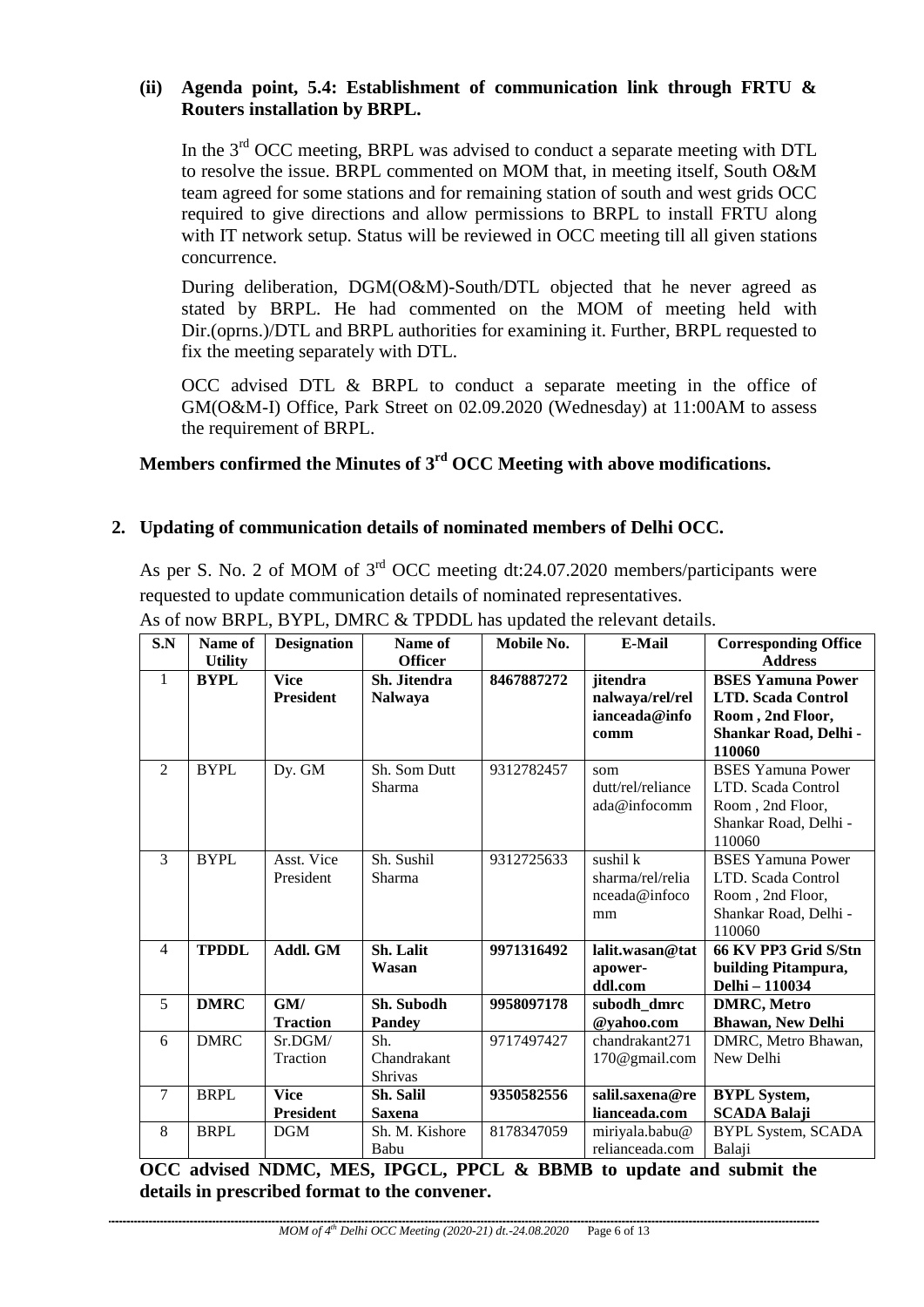#### **3. DTL AGENDA:**

#### **3.1 Proposed planned shutdowns of DTL for the month of September-2020.**

DTL proposed planned shutdowns for the month of September-2020.

OCC Chairman, advised all the utilities to plan maintenance/up-gradation/replacement activities in lean load period as per respective maintenance plans in preparation of meeting the load requirements of next summer season.

- i. After detailed discussion with members, OCC approved planned shutdowns subject to real time conditions as per the attached Annexure.
- ii. SLDC proposed to allow shutdowns of short duration during lean hours (05:00AM to 10:00AM).
- iii. OCC advised to review long shutdowns  $\&$  allowed during  $2<sup>nd</sup>$  half of September month.
- iv. DTL/Gazipur apprised OCC that three inter-state transmission line circuits, namely 220 kV Gazipur- Sahibabad, 220 kV Gazipur- Noida Sector 62 and 220 kV Gazipur- Noida Sector 20 are generally kept energized condition only. Load has not been taken since 05.12.2017 & 17.11.2017 on 220 kV Sahibabad and Noida Sector-62 Ckt respectively. Load on 220 kV Noida Sector-20 was taken on 12.06.2020. O&M/ DTL requested that these circuits may be put on load periodically to keep the associated equipments in optimum condition. OCC advised DTL to apprise the matter to NRPC as above Ckts being inter-state Transmission lines.

#### **3.2 Phase reversal of LT supply issue at 400 kV Bawana Sub-Station.**

As per MOM of 3<sup>rd</sup> OCC meeting dt:24.07.2020 S.No, 3.2 it was advised that TPDDL & DTL plan a separate meeting on site to resolve the subject issue and update in next OCC.

TPDDL informed OCC that, during maintenance activities it happened inadvertently and assured that it will not happen again. Phases have been reversed at 400 kV Bawana S/stn & issue has been resolved.

### **3.3 Status of joint checking of Overhead Power Line crossings with Northern Railways representatives by DTL & DISCOMs conducted in July-2020.**

In the 2<sup>nd</sup> Delhi OCC conducted on 29.06.2020, it was deliberated that Delhi Power System also consists of overhead power lines which are crossing electrified Railway traction lines at many places. The possibility of snapping of overhead line conductors and causing interruption in railway services cannot be ruled out. A joint survey for listing the defects and attending of overhead Power Line crossing over electrified railway track is required to be carried out regularly with railways representatives and concerned power utilities of Delhi area.

In this regard, Northern railways shared the details of supervisor team for survey.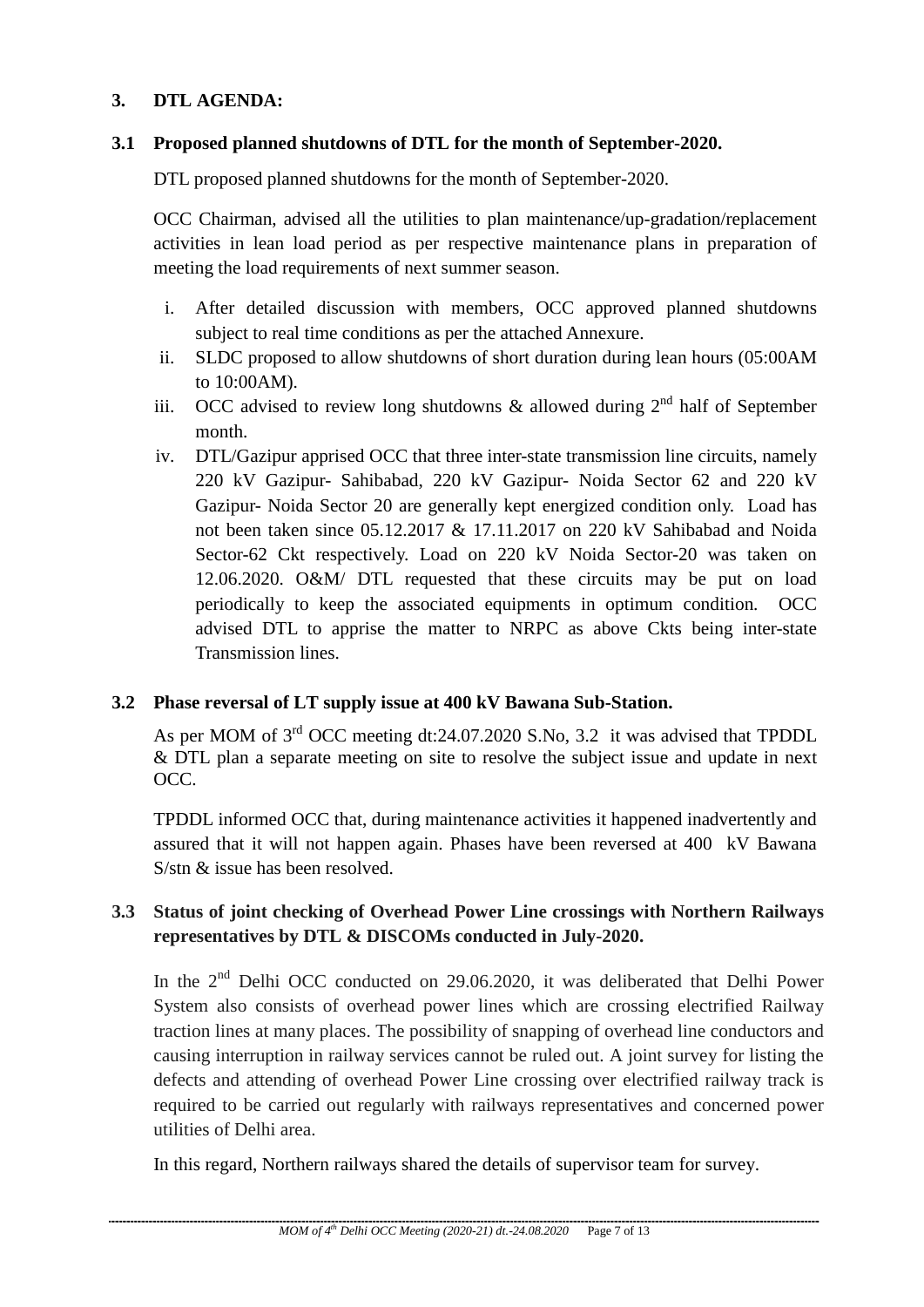OCC suggested all utilities to conduct the survey in  $1<sup>st</sup>$  fortnight, July-2020 & advised DISCOMs, DTL & Northern Railways to conduct joint survey of the power lines on regular basis. The survey details and data may be shared with OCC.

DTL/O&M North & East have completed the survey & details shared with OCC. TPDDL will conduct the survey & will update the details in the next OCC.

Northern Railway DEE/TRD raised a concern regarding very bad condition of 33 kV Feeder at Okhla-NZM Line of BRPL. Jumpers are in damaged condition and at any time can fall on the track.

**OCC advised BRPL to look in to the matter and attend it immediately and update in the next OCC meeting.** 

**Further, OCC advised all utilities to complete the pending survey of lines/ take remedial actions and share the status in next OCC meeting.**

### **4. SLDC AGENDA:**

### **4.1. Survival of Local Island at GTPS/ Pragati.**

During 20th GCC meeting as per MoM at S.No. 2.4 (9.12) following was discussed:-

"BYPL representative raised the issue of survival and subsequent synchronizing of local islanding at GT/ Pragati.

GCC advised DTL to carry out a joint visit with DISCOMs and IPGCL/ PPCL to analyze the requirements for sustaining Local Island at GT station". -

The matter was deliberated in the 12th (2018-19) Delhi OCC meeting held on 28.03.2019 and a committee comprising of following members was constituted for carrying out the above desired work at Pragati:-

- (i) Sh. Satyendra Prakash, AGM(Elect./C&I), PPS-I, PPCL.
- (ii) Sh. B.L. Gujar, DGM (Prot.), DTL.
- (iii) Sh. Bharat Tiwari, Mgr(T)OS, DTL (nominated in place of Sh. Hitesh Kumar, DGM OS in 3<sup>rd</sup> OCC meeting held on 24.07.2020)
- (iv) Sh. Deepak Kumar, AM(T)-Pragati, DTL.

In 3rd Delhi OCC meeting (July-2020), DTL/PPCL representative informed that the cables will be available by end of July-2020. It is expected to be completed by Ist week of August-2020.

AM(T)-Pragati, DTL informed that, the control cable laying work assigned to DTL has been completed on 31.07.2020. PPCL may update the latest progress on work carried out.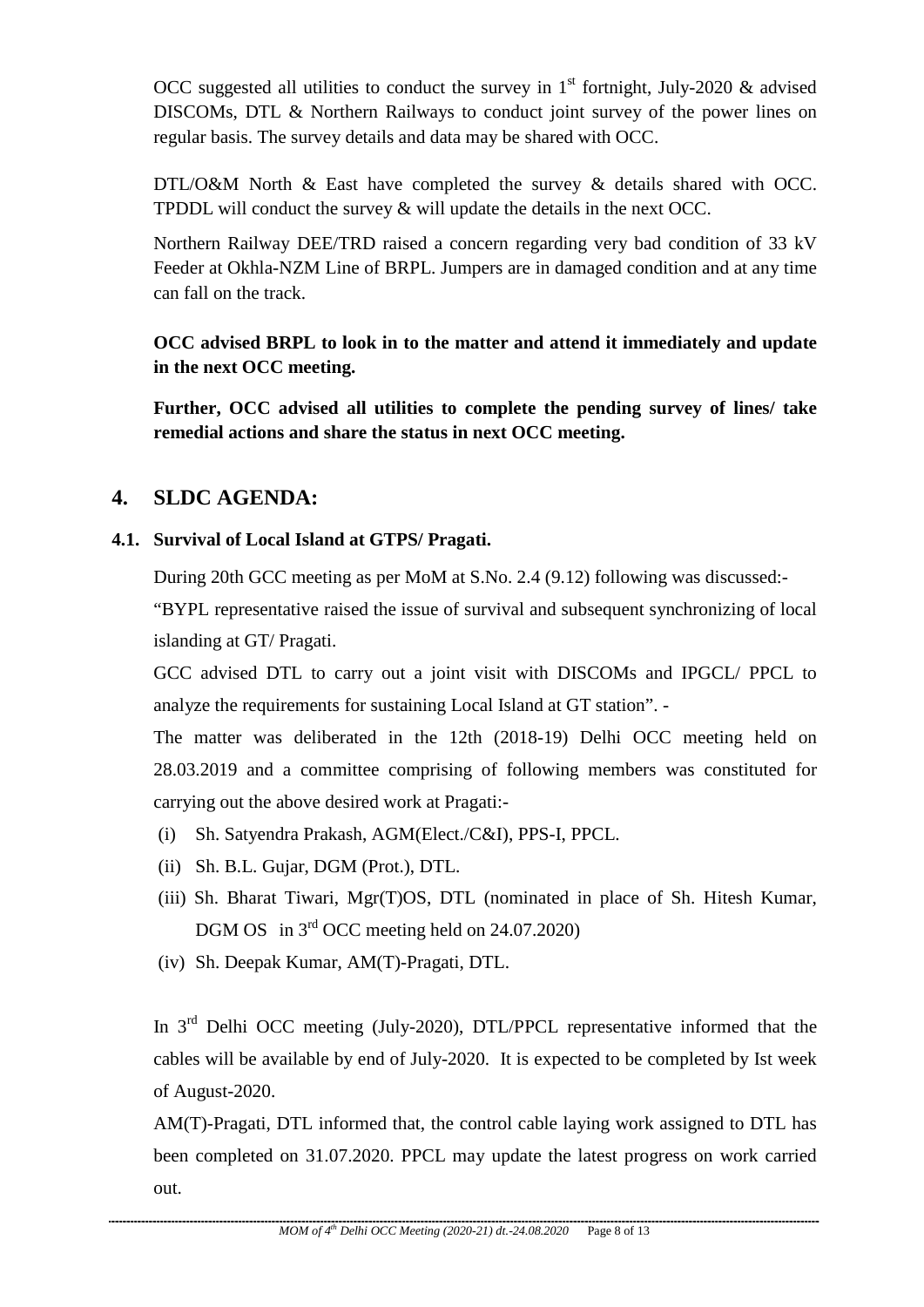PPCL/Pragati informed OCC about availability of spare items by the end of August-2020 & work will be executed by 30.09.2020.

**OCC advised PPCL to expedite the work.** 

### **4.2 Submission of break up energy consumption by the state.**

In  $172<sup>th</sup>$  NRPC OCC meeting all SLDCs were requested to provide the break up energy consumption by the state by segregating the same from the billed data from DISCOMs from April 2018 to April 2020 in the format as prescribed below:

| Category | Consumption | Consumption   | Consumption     | Consumption   | Traction | Misc.   |
|----------|-------------|---------------|-----------------|---------------|----------|---------|
|          | by Domestic | by Commercial | by Agricultural | by Industrial | supply   | /Others |
|          | load        | load          | load            | load          | load     |         |
| Month    |             |               |                 |               |          |         |
|          |             |               |                 |               |          |         |

BRPL, BYPL, TPDDL & MES have submitted the data up to April 2020 whereas NDMC has not provided any information.

OCC advised all utilities to provide data to SLDC in the prescribed format on regular basis. They can select a time span of the month in which details can be shared to SLDC for further processing.

# **4.3 Updating of alternate source of 66/ 33 /11 kV feeder emanating from DTL220 kV Substations.**

All the DISCOMs are requested to update the alternate source of 66/ 33 kV /11 kV feeders emanating from DTL 220 KV Substations in the given format. In this regard, an email was sent to BRPL, BYPL and TPDDL on 17.08.20.The DISCOM wise list is attached as Annexure –A-1, A-2 & A-3.

**OCC advised all utilities to update the alternate source list and provide same to SLDC.**

### **5. BRPL AGENDA:**

### **5.1 Change in Nomenclature of BRPL feeders**

As per MOM of 3rd OCC meeting dt:24.07.2020 S.No, 5.3 OCC advised DTL & SLDC/ SCADA to expedite the nomenclature updating works in respect of BRPL feeders.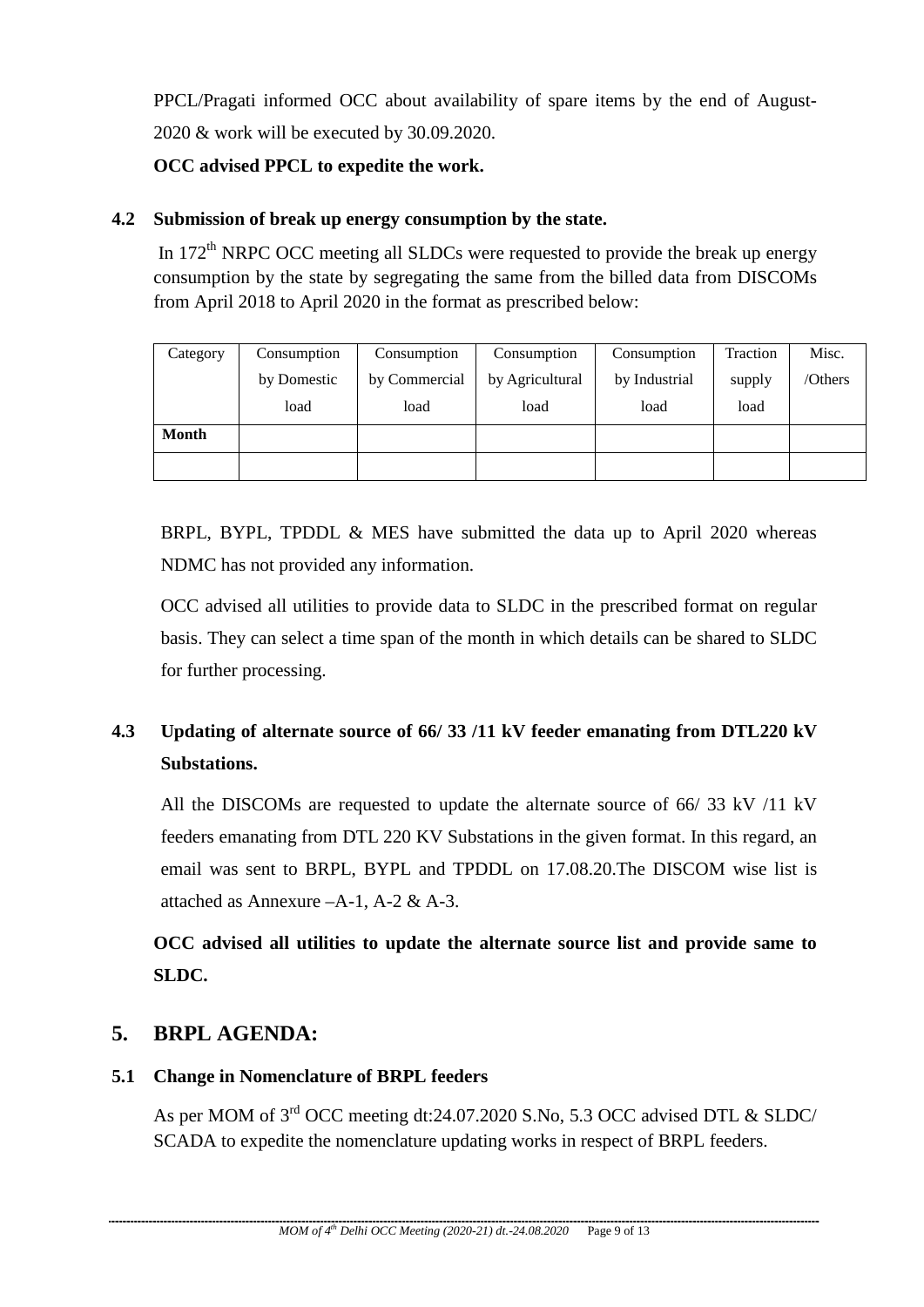DTL/O&M informed that updation work is in progress and will be completed very soon and details will be shared in next OCC meeting.

### **OCC advised DTL, O&M to expedite the works and SLDC to update the same in SCADA network.**

### **6. Long/Recent Outage/Breakdown of Elements in Delhi power system.**

Members may update the latest status of following Long/Recent Outage/Breakdowns of elements in Delhi Power system as under:

| S.N              | <b>Element's Name</b>                                          | <b>DISCO</b><br>$\mathbf{M}/$<br><b>DTL</b> | Date and<br>Time of<br>outage | Status of outage as on 31.08.2020                                                                                                                                                                                                                                        |
|------------------|----------------------------------------------------------------|---------------------------------------------|-------------------------------|--------------------------------------------------------------------------------------------------------------------------------------------------------------------------------------------------------------------------------------------------------------------------|
| 1.               | 33 kV RIDGE VALLEY -<br><b>KHEBAR LANE CKT.-II</b>             | <b>BRPL</b>                                 | 01.06.2019                    | 'Y' PH. Single cable faulty. BRPL<br>informed that the agenda related to<br>handover this ckt to MES to be put<br>up before Steering Committee.<br>Process is not started yet. In last<br>OCC, BRPL advised to pursue with<br>MES to revive this ckt<br>No Progress Yet. |
| 2.               | 33 kV LODHI ROAD -<br><b>EXHIBITION GR. CKT.-II</b>            | <b>BRPL</b>                                 | 13.08.2020                    | 'R' & 'B' PH. $2^{nd}$ cable faulty.<br>Expected by 31.08.2020.                                                                                                                                                                                                          |
| 3.               | 220 kV MEHRAULI - 66 kV<br>MALVIYA NAGAR CKT.-II               | <b>BRPL</b>                                 | 16.08.2020                    | 'R' PH. cable faulty. Expected by<br>31.08.2020.                                                                                                                                                                                                                         |
| $\overline{4}$ . | 400 kV MUNDKA - 66 kV<br>NANGLOI W. WORKS CKT.                 | <b>BRPL</b>                                 | 08.07.2020                    | 'B' PH. cable faulty. There are<br>multiple faults in Ckt & BRPL<br>checking for feasibility of cross<br>bonding. Will update in Next OCC.                                                                                                                               |
| 5.               | 220 kV PPK -II - 66 kV G-15<br>DWARKA CKT.-I                   | <b>BRPL</b>                                 | 11.08.2020                    | 'R' PH. cable faulty.<br><b>Energized on 17.08.2020.</b>                                                                                                                                                                                                                 |
| 6.               | 220 kV PPK -II - 66 kV G-5<br>MATIALA CKT.-II                  | <b>BRPL</b>                                 | 13.08.2020                    | 'Y' PH. cable faulty.<br><b>Energized on 22.08.2020.</b>                                                                                                                                                                                                                 |
| 7.               | 33 kV BAY - 2 (RPH -<br><b>LAHORI GATE)</b>                    | <b>BYPL</b>                                 | 03.08.2020                    | 'B'PH. single cable faulty. Expected<br>by 28.08.2020.                                                                                                                                                                                                                   |
| 8.               | 220 kV PATPARGANJ - 33<br><b>kV SHAKKARPUR CKT.</b>            | <b>BYPL</b>                                 | 12.08.2020                    | 'R'PH.<br>cable<br>faulty.<br>single<br><b>Energized on 23.08.2020.</b>                                                                                                                                                                                                  |
| 9.               | 66 kV DHEERPUR -<br>JAHANGIRPURI CKT.-I                        | <b>TPDDL</b>                                | 17.07.2020                    | 'R' PH. cable faulty.<br><b>Energized on 20.08.2020.</b>                                                                                                                                                                                                                 |
| 10.              | <b>66 kV BURARI - BHALSWA</b><br>$CKT.-II$                     | <b>TPDDL</b>                                | 10.08.2020                    | 'R' PH. cable faulty.<br><b>Energized on 21.08.2020.</b>                                                                                                                                                                                                                 |
| 11.              | <b>66 kV BAWANA CLEAR</b><br>WATER - 66 kV BAWANA-4<br>$Ckt-I$ | <b>TPDDL</b>                                | 15.08.2020                    | Cable<br>faulty.<br>Expected<br>by<br>10.09.2020.                                                                                                                                                                                                                        |
| 12.              | 66 kV ROHINI -28 - ROHINI<br>$-6$ CKT. $-II$                   | <b>TPDDL</b>                                | 15.08.2020                    | Cable faulty.<br><b>Energized on 17.08.2020.</b>                                                                                                                                                                                                                         |
| 13.              | 33 kV BAY -42 (2) IP -<br><b>CONNAUGHT PLACE)</b>              | <b>NDMC</b>                                 | 06.07.2020                    | Single cable faulty. NDMC was not<br>available for comment.                                                                                                                                                                                                              |
| 14.              | 220 kV TRAUMA CENTRE -<br>33 kV AIIMS CKT.-II                  | <b>NDMC</b>                                 | 27.07.2020                    | Y & 'B' PH. cable faulty. NDMC<br>was not available for comment.                                                                                                                                                                                                         |
| 15.              | 220 kV LODHI ROAD - 33<br>kV SHAHZADA BAGH CKT.                | <b>NDMC</b>                                 | 30.07.2020                    | 'B' PH. cable faulty. NDMC was<br>not available for comment.                                                                                                                                                                                                             |
| 16.              | 220 kV H.C. MATHUR<br>LANE-33 kV MANDI<br>HOUSE CKT.           | <b>NDMC</b>                                 | 01.08.2020                    | 'B' PH. cable faulty. NDMC was<br>not available for comment.                                                                                                                                                                                                             |
| 17.              | 315 MVA ICT-II at<br><b>MUNDKA</b>                             | <b>DTL</b>                                  | 29.09.2019                    | <b>Energized on 30.08.2020.</b>                                                                                                                                                                                                                                          |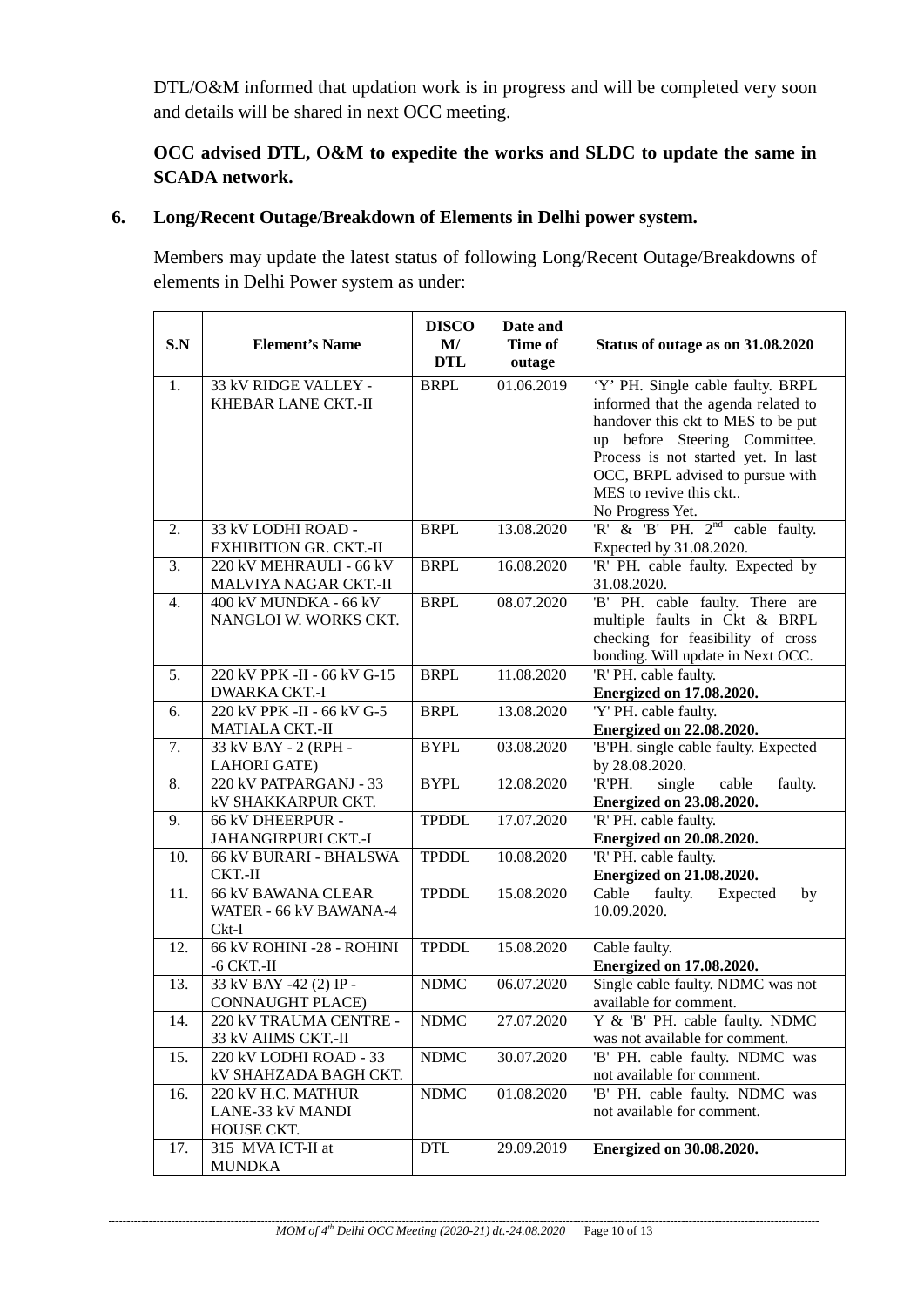| 18. | 220/66 kV 160 MVA PR.TR.-<br>II AT R.K. PURAM | I DTL | 06.03.2020 | Tx tripped on Buchholz & found<br>faulty. Transformer already sent to<br>workshop OEM, for repairing<br>works. Expected by 31.10.2020. |
|-----|-----------------------------------------------|-------|------------|----------------------------------------------------------------------------------------------------------------------------------------|
| 19. | 20 MVA PR.TR.-I AT 220 kV<br>PPK -I           | DTL   | 07.07.2020 | <b>Energized on 30.08.2020.</b>                                                                                                        |

# **Additional Agenda**

**Following additional agenda was also discussed in the OCC:** 

#### **A1. TPDDL AGENDA:**

**1.1 To install equipment at 220 kV SGTN S/stn for LDR relays by Communications Deptt., TPDDL.** 

Following is the list of pre-requisites for I&C of Communication at DTL Grid S/s -

- AC mains supply 220V for sourcing power and commissioning of Communication equipment (Equipment load is  $\leq 10A$  max).
- Air-conditioned environment, with temperature maintained at 25<sup>o</sup>C
- Good earthing  $(> 1.0 \text{ Ohms.})$
- Space for installing Equipment Rack for Communication Equipment (600 X) 600 X 2200 mm), and a Battery Stack (580 X 640 mm)
- Permission for laying Optical Fibre Cable inside Grid trench/ premises, and termination on FMS at Communication Rack.
- Permission for nominated staff of TPDDL Communication team to get access to Equipment room, as and when required.

 **OCC advised TPDDL, DTL O&M/Protection to conduct a site visit to explore options available at site for installation of LDR relays. Meeting may be scheduled in 1st week of September-2020.** 

### **A2. BRPL Agenda**

### **2.1 Augmentation of 66/11 kV Power Transformers in DTL sub-stations.**

BRPL submitted that, at following DTL grid sub-stations augmentation of 66/11 kV Power Transformers is required.

- (1). 220 kV Najafgarh S/stn
- (2). 220 kV PPK-1 S/stn
- (3). 220 kV Lodhi Road S/stn

DTL informed that the case for up-gradation of transformers at these sub stations are under various stages of approval for RFQ/Tender and expected to be commissioned in FY 2020-21.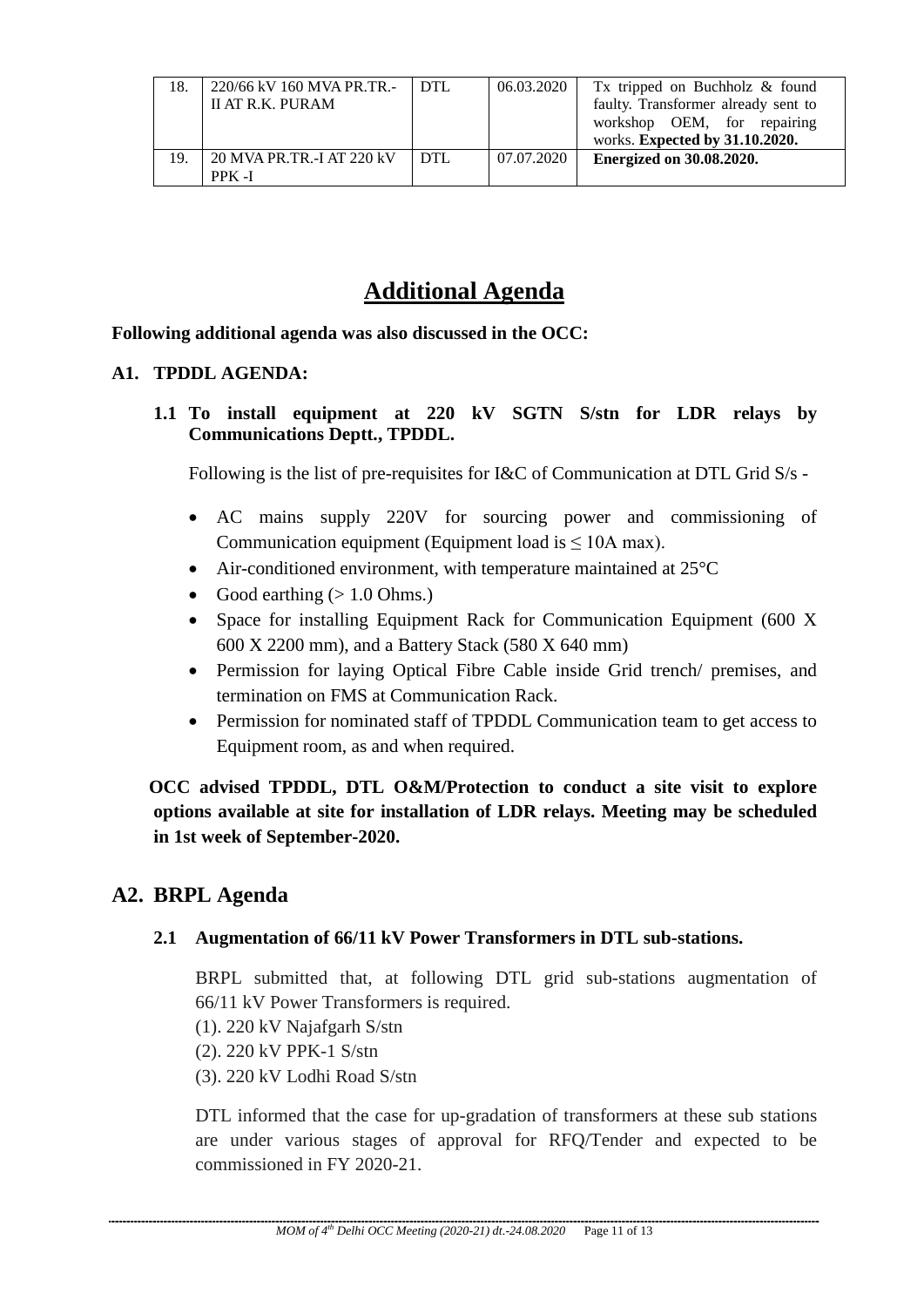### **2.2 Erection of Double pole structure in 220 kV Peeragarhi S/stn for 33 kV Mukherjee Park Ckt-1 & 2.**

BRPL submitted that, it want to erect a DP in 220 kV Peeragarhi S/stn, DTL premises for O/G 33 kV Mukherjee Park ckt-1 & 2 as frequent issues due to GIS system.

**OCC advised BRPL to visit the site with concerned Manager of 220 kV Peeragarhi Grid and explore feasibility/possibilities for erection of double pole structure.**

### **2.3 Frequent tripping in 33 kV level Feeders at 220 kV Okhla sub-station.**

BRPL submitted that, at 220 kV Okhla station, frequent tripping on 33 kV O/G feeders occurred in recent days and no information shared with us like cause of tripping, relay data information.

It was informed by DTL Protection/O&M that tripping details are being shared with the concerned official of BRPL/DISCOM regularly. Further, if there is any particular incidence details can be shared with Protection deptt.

DTL/Okhla informed OCC regarding incident of 14.08.2020 in which 33 kV Circuit breaker was damaged during tripping of 33 kV Feeder, but no report has been shared by BRPL. BRPL ensure that they will look into the matter.

### **OCC advised BRPL to coordinate with Protection department regarding sharing of details of tripping and deliberate in next protection co-ordination sub-committee meeting.**

### **A3. DTL Agenda**

### **3.1 Electrical power generation by roof top Solar plant installed at 400 kV Bamnauli S/stn.**

Presently for meeting requirement of electrical local load at 400 kV Bamnauli substation a HT connection vide CA no. 100011236 is installed from BRPL.

In compliance to the Delhi Government policy, the nodal agency IPGCIL has carried out the work of the installation of the 110kW Solar Roof Top (Resco Model) plant at Bamnauli substation. The solar plant was supplied by M/s Perfect House Pvt Ltd. According to the agreement between the M/s Perfect House Pvt Ltd and DTL, electrical power generated by solar plant is utilized for meeting the electrical local load requirements of 400 kV Bamnauli substation. In the event of the extra electrical power generation by solar plant electrical power is exported to BRPL grid system. The power generation by the Solar power Plant and the BRPL electrical supply used at 400 kV Bamnauli are accounted by the respective electrical meters installed at 400 kV Bamnauli.